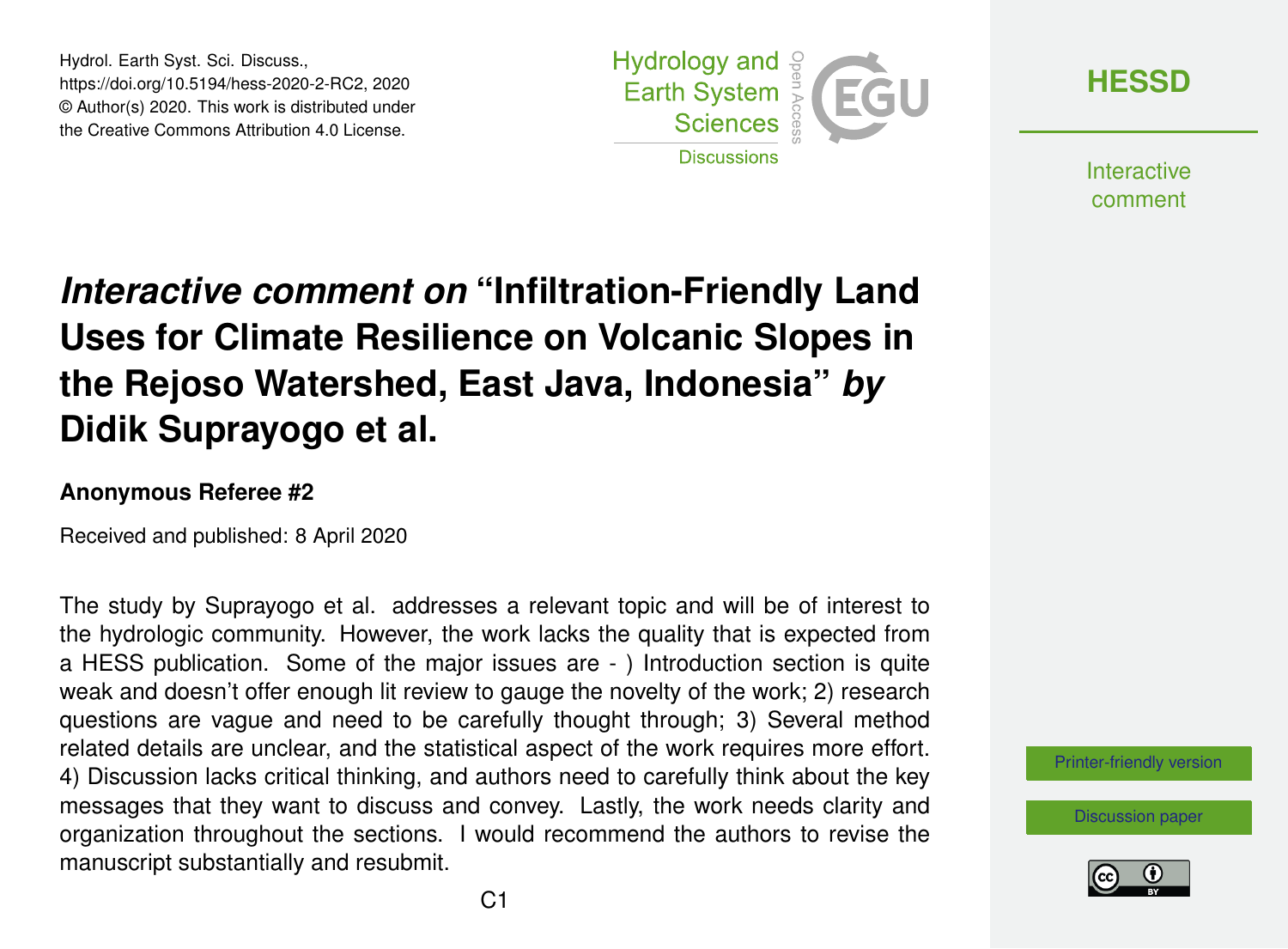Section specific comments are below, and the line specific comments are in the attached pdf.

Abstract – Too much unnecessary detail and the relevant information is missing. Most of the abstract focuses on introduction and methods and relatively little text on interpretations and implications of the work.

Introduction – The authors need to highlight the novelty and research gap in their work. What is the research gap that you want to address? Is it about the volcanic landscape, erosion in a forest to open-field-agriculture continuum or, both? How many studies have done similar work in a volcanic landscape? If any, what were their findings? Research questions could use some clarity and can better. In question 1, "... limit infiltration below the required rate" what do you mean by required rate? How do you define it? Please be more quantitative about it. Similarly, "infiltration friendly" is also a vague term.

Generally, the topical sentence of a paragraph introduces an idea and rest of the texts expand on it. In the manuscript, several ideas have been introduced in the same paragraph, resulting in an incoherent passage with no clear message. This is true for many paragraphs throughout the draft. Lastly, the entire section could use better organization.

Methods Several method related details are unclear, and assumptions made during measurements have not been clearly laid out. How many places did you measure rainfall/through fall underneath the canopy? How do we account for the spatial variability in rainfall due to heterogeneity in canopy cover? The method used for estimating canopy cover is unclear, and the citation is missing in the References section.

"A probability level of 0.05 was set for rejecting null-hypothesis of no difference in tests of statistical.." what were the hypotheses that you tested? No hypothesis has been shared in the manuscript. Are you referring to LSD tests? In the field conditions, most of the key drivers will "interact" in response to rainfall. The regression model with a

**[HESSD](https://www.hydrol-earth-syst-sci-discuss.net/)**

Interactive comment

[Printer-friendly version](https://www.hydrol-earth-syst-sci-discuss.net/hess-2020-2/hess-2020-2-RC2-print.pdf)

[Discussion paper](https://www.hydrol-earth-syst-sci-discuss.net/hess-2020-2)